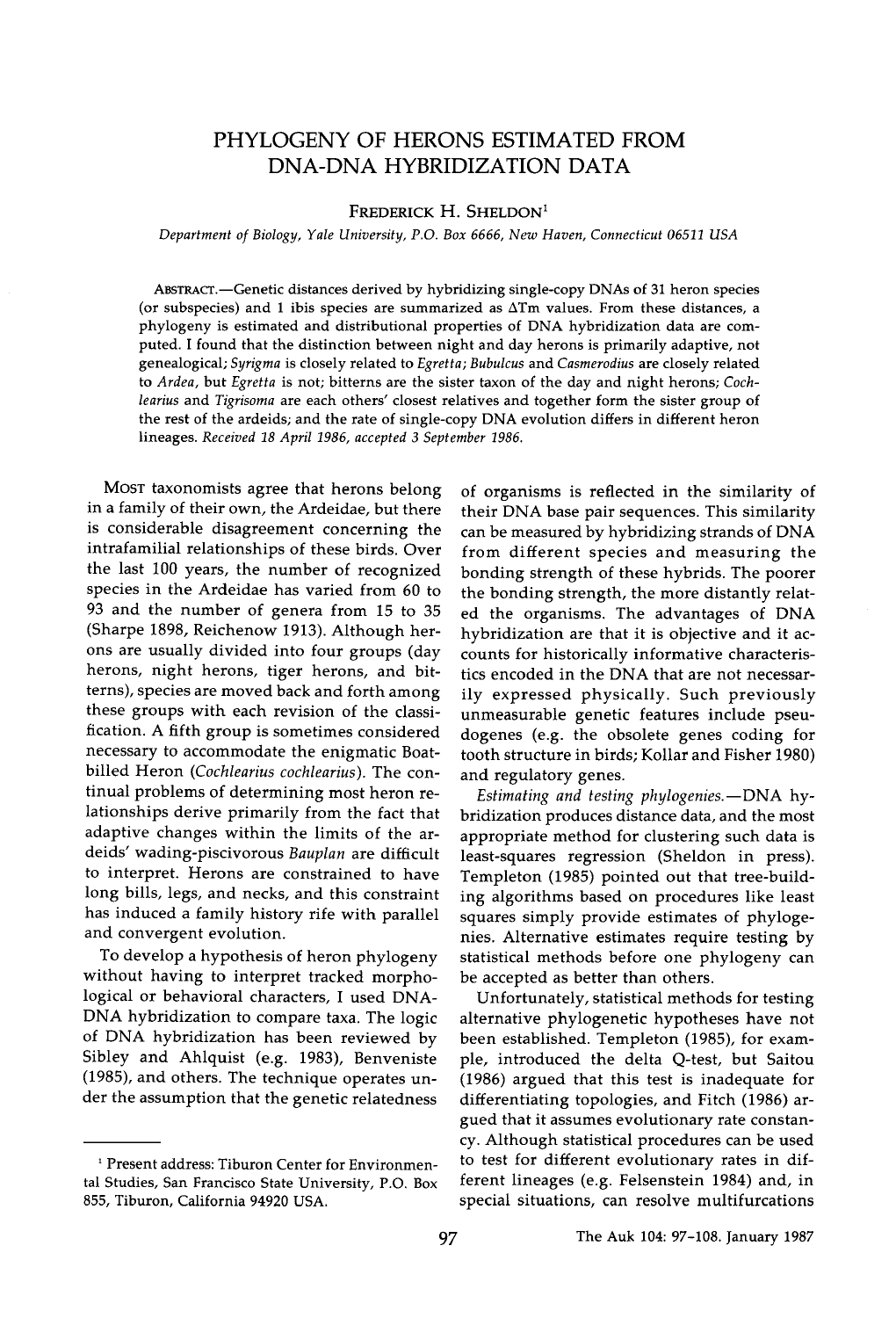**TABLE 1. List of the taxa used in DNA hybridization comparisons and the number of separate purifications made of the DNAs of those taxa. Asterisks indicate taxa that were radio-labeled.** 

|                                              | No. of                  |
|----------------------------------------------|-------------------------|
|                                              | prep-                   |
|                                              | ara-                    |
| Species                                      | tions                   |
| Syrigma sibilatrix (Whistling Heron)*        | 1                       |
| Ardea herodias (Great Blue Heron)*           | 5                       |
| A. cocoi (Cocoi Heron)                       | 2                       |
| A. pacifica (White-necked Heron)             | $\mathbf{1}$            |
| A. melanocephala (Black-headed Heron)        | $\overline{2}$          |
| A. sumatrana (Great-billed Heron)            | 1                       |
| Casmerodius albus egretta [Great Egret       |                         |
| (North America)]*                            | 6                       |
| C. a. modestus [Great Egret (Australasia)]   | 1                       |
| Bubulcus ibis (Cattle Egret)*                | 4                       |
| Egretta vinaceigula (Slatey Egret)           | 1                       |
| E. tricolor (Tricolored Heron)               | 4                       |
| E. intermedia (Intermediate Egret)           | $\overline{\mathbf{c}}$ |
| E. novaehollandiae (White-faced Heron)       | $\overline{2}$          |
| E. caerulea (Little Blue Heron)*             | $\overline{\mathbf{4}}$ |
| E. thula (Snowy Egret)*                      | 5                       |
| E. garzetta (Little Egret)                   | $\overline{2}$          |
| E. sacra (Eastern Reef Egret)                | 1                       |
| Ardeola grayii (Indian Pond Heron)           | 1                       |
| Butorides striatus virescens [Green-backed   |                         |
| Heron (North America)]*                      | 5                       |
| B. s. striatus [Green-backed Heron           |                         |
| (South America)]                             | 1                       |
| B. s. javanicus [Green-backed Heron          |                         |
| (Southeast Asia)]                            | 2                       |
| Nycticorax violaceus (Yellow-crowned         |                         |
| Night-Heron)*                                | 3                       |
| N. nycticorax (Black-crowned Night-Her-      |                         |
| on)*                                         | 10                      |
| N. caledonicus (Nankeen Night-Heron)         | 1                       |
| Cochlearius cochlearius (Boat-billed Heron)* | 5                       |
| Tigrisoma lineatum (Rufescent Tiger-Her-     |                         |
| on)*                                         | 3                       |
| Ixobrychus exilis (Least Bittern)*           | 1                       |
| I. minutus (Little Bittern)                  | 1                       |
| I. cinnamomeus (Cinnamon Bittern)            | 3                       |
| Botaurus lentiginosus (American Bittern)*    | 5                       |
| B. stellaris (Palearctic Bittern)            | $\mathbf{1}$            |
| Plegadis falcinellus (Glossy Ibis)*          | 1                       |

**(e.g. Fitch 1986), none so far is useful in evaluating alternative phylogenies consisting of more than four taxa. The best way to evaluate different phylogenies is by the consensus tree method, which seeks corroboration among alternative phylogenies. Lanyon's (1985) Jackknife Strict-Consensus Tree (JST) algorithm was chosen to evaluate trees derived from subsets of the data in this study. The JST method has one additional feature. By comparing subsets of a single distance matrix, it provides an in-** **tuitive indication of the additivity and independence of the data.** 

### **MATERIALS AND METHODS**

Biochemistry.-The methods used to prepare hy**brids were essentially those of Sibley and Ahlquist (1981). Further detail is provided in Sheldon (1986).** 

**Briefly, high molecular weight DNAs were extracted from bird erythrocytes and tissues and analyzed spectrophotometrically for protein contamination. The DNAs were then sheared by sonification, yielding fragments with an average length of 400-500 base pairs, as determined by agarose gel electrophoresis. Single-copy DNA fragments were recovered by hydroxyapatite chromatography and radioactively labeled with •2sI. The labeled DNAs were mixed with unlabeled driver DNAs in a ratio of 1:400, boiled, and incubated at 60øC to a Cot exceeding 15,000. These conditions permitted hybrids to form between DNA sequences differing in base pair complementarity by a maximum of 25-30%. The hybrids were then fractionated thermally at 2.5øC increments in lots of 25,**  from 55 $\degree$  to 95 $\degree$ C. Each 25-hybrid lot (= 1 experiment), **contained at least one homoduplex control hybrid, comprising label and driver DNAs prepared from the same sample of purified DNA. The radioactivity eluted at each of the 17 fractionation temperatures, representing the amount of DNA that had dissociated to single-stranded form at that temperature, was counted in a gamma spectrometer and constituted a raw datum.** 

**Reciprocal comparisons, involving ca. 940 hybrids, were made among 13 species of heron and 1 species of ibis (Table 1). About 300 one-way comparisons were made using labeled DNAs from the same 13 heron species and driver DNAs from 18 additional heron taxa. Another ca. 130 hybrids were produced to determine genetic distances within species. In planning the reciprocal comparisons, an effort was made to hybridize the DNA of each of the 14 labeled species at least 5 times with the driver DNA of each of those species to produce 10 hybrids per pair. This was not always possible, however, because of their availability and supply.** 

Data analysis.-The 23,000 heron raw data are **available to any person who sends six formatted, IBM-PC disks in a self-addressed, stamped container.** 

**Methods of data analysis differed from those of Sibley and Ahlquist (e.g. 1981, 1983) in that ATm was used as the measure of genetic distance, instead of AT50H, and clustering was performed by least squares. The logic behind the use of ATm is discussed in the Results and Discussion and that of data correction in Sheldon (in press).** 

**To calculate Tm, the count recorded at each tem**perature from 62.5° to 95°C was normalized to a per**centage of the total counts in that range, and a cumulative frequency distribution was constructed. Tm**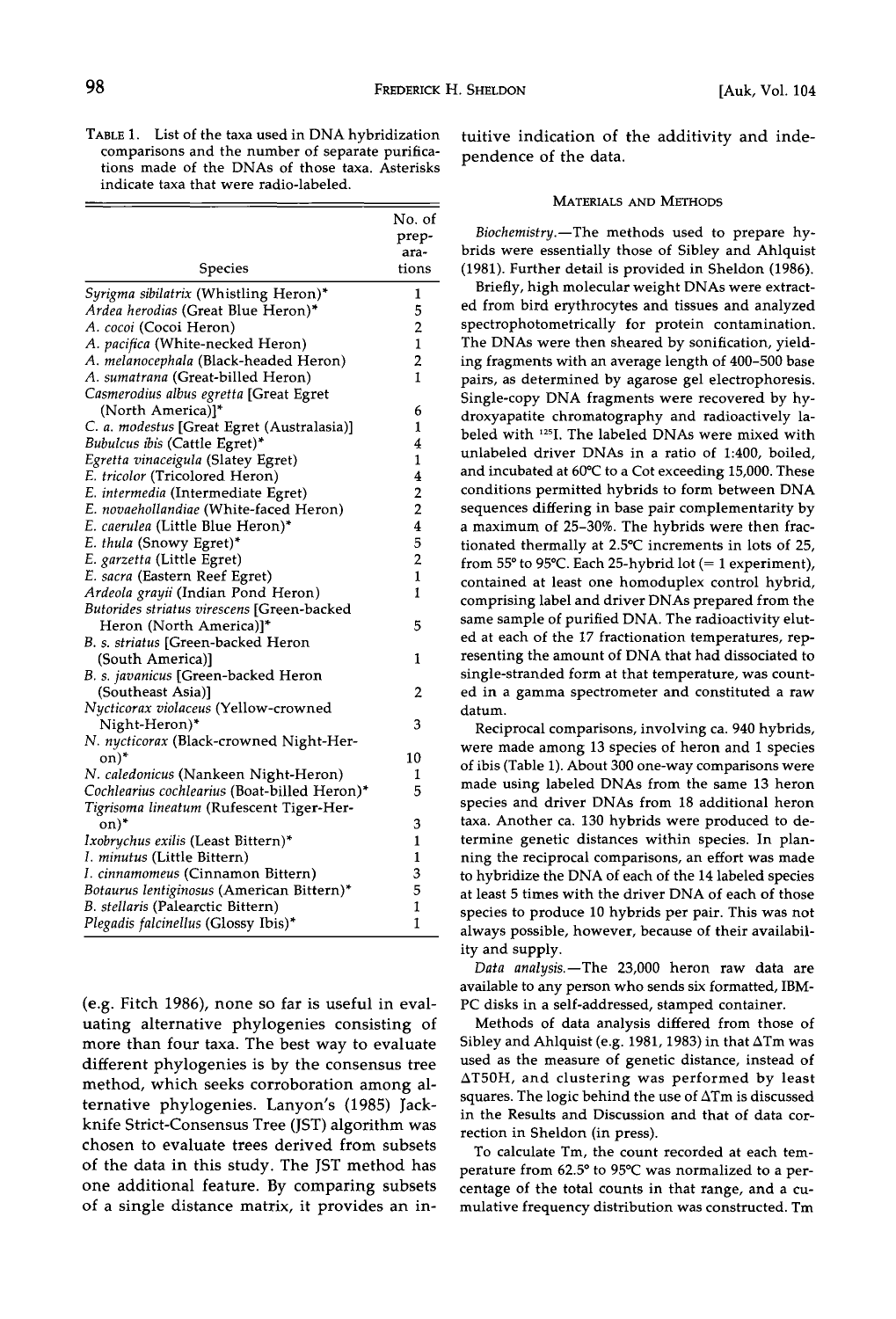**equaled the temperature at which 50% of the counts was recorded, extrapolated by linear regression. Genetic distances (ATm's) were calculated by subtracting heteroduplex Tm values from the homoduplex Tm of the same experiment.** 

**Interspecific distances were summarized in lists (Tables 2-15). The average distances between the 14 labeled taxa were calculated by multiplying the values in the lists by sample size, adding reciprocal products, and dividing the sum by the total number of observations. [A matrix of average distances was published by Sheldon (in press).] From these average distances, trees were drawn using the least-squares option of the programs "Fitch" and "Kitsch" in J. Felsenstein's phylogenetic computer package, PHY-LIP (version 2.8). The relative quality of the fit of these trees was judged from the residual sum of squares (RSS).** 

**A Jackknife Strict-Consensus Tree was developed using the program of Lanyon (1985). For the 14 labeled taxa, 13 13-taxa pseudoreplicate trees were constructed using PHYLIP. The nodes where the 13 trees disagreed were combined to form multifurcations.** 

## **RESULTS AND DISCUSSION**

#### **DATA CHARACTERISTICS**

Reproducibility.—The average standard devia**tion (ASD) for all the heron ATm values was**   $0.20 \pm 0.12$  SD ( $n = 221$ , range = 0.01-0.69). **This degree of reproducibility did not change**  with genetic distance ( $r = 0.086$ ,  $n = 196$ ,  $P >$ **0.10). The ASD for hybrids made with more than one individual of another species was**   $0.21 \pm 0.12$  SD ( $n = 132$ , range = 0.03-0.69). **The ASD for hybrids made from only one in**dividual of another species was  $0.19 \pm 0.10$  SD **(n = 74, range = 0.01-0.65). These numbers indicate that individual variation has a minor effect on ATm variance. The ASD for AT50H val**ues among birds is  $\pm 0.35$  for  $n > 5$  (Sibley and **Ahlquist pets. comm.). For ATmR distances**  among mammals, ASD is  $\pm 0.2$  when  $\Delta T$ mR is less than 5 and  $\pm 0.5$  when  $\Delta$ TmR is greater **than 5 (O'Brien et al. 1985).** 

**Delta Tm is more reproducible than the commonly used statistics AT50H and ATmR because, unlike these measures, ATm does not take into account normalized percent hybridization (NPH), which has a large variance, especially when closely related organisms are compared (Bledsoe 1984, Caccone 1986, Sheldon in press). The factoring of NPH into distance measures also increases relative genetic distances. (The same is true of corrections made for multiple** 

**TABLE 2. Delta Tm values for taxa compared with labeled Syrigrna sibilatrix.** 

| Species               | Ÿ   | n | SD   | Range |
|-----------------------|-----|---|------|-------|
| Syrigma sibilatrix    | 0.0 | 3 |      |       |
| Egretta thula         | 2.5 | 3 | 0.31 | 0.6   |
| Ardea herodias        | 3.3 | 3 | 0.05 | 0.1   |
| Bubulcus ibis         | 3.3 | 3 | 0.24 | 0.4   |
| Nycticorax nycticorax | 3.4 | 3 | 0.12 | 0.2   |
| Butorides striatus    |     |   |      |       |
| virescens             | 3.5 | 3 | 0.06 | 0.1   |
| Ixobrychus exilis     | 5.2 | 3 | 0.26 | 0.6   |
| Botaurus lentiginosus | 5.7 | 3 | 0.20 | 0.3   |
| Tigrisoma lineatum    | 5.8 | 3 | 0.04 | 0.1   |
| Plegadis falcinellus  | 9.7 | 2 |      | 0.5   |

**substitutions at single base sites.) These greater distances permit better resolution of fine branching patterns, but are based on additional assumptions about DNA evolution, notably that all DNA sequences have homologs and can potentially hybridize. Thus, of the DNA hybridization distance measures, ATm is the least variable and the most conservative.** 

**However, ATm is applicable only in studies of closely related groups, because distance measures greater than A10 become compressed by the effects of DNA reassociation criteria and sequence divergence (Sibley and Ahlquist 1983). Delta Tm also loses its usefulness if NPH is less than 80-90%. When NPH is low, ATm estimates the similarity of a smaller, more conserved part of the genome (Zwiebel et al. 1982, Templeton 1986). For herons, the NPH averages greater than 90% (Sheldon in press); therefore, ATm summarizes the similarity of more than 90% of the sequences.** 

**Reciprocity.--Reciprocal discrepancy occurs when the distance measured from labeled taxon A to driver taxon B differs from the distance of labeled B to driver A. For herons, the average discrepancy of mean reciprocal ATm values**  was only  $0.29 \pm 0.21$  ( $n = 74$ , range = 0-0.9). **Such high reciprocity is expected when ATm is used as the distance measure, regardless of any disparity in genome size, because the number of sequences that can hybridize is dictated by the species with the smaller single-copy genome. When nonreciprocity occurs, it is most likely to be the result of experimental error. Caccone (1986) found, for example, that almost all of her nonreciprocity resulted from variation in DNA fragment lengths. Compensation for this problem can be achieved either by cot-**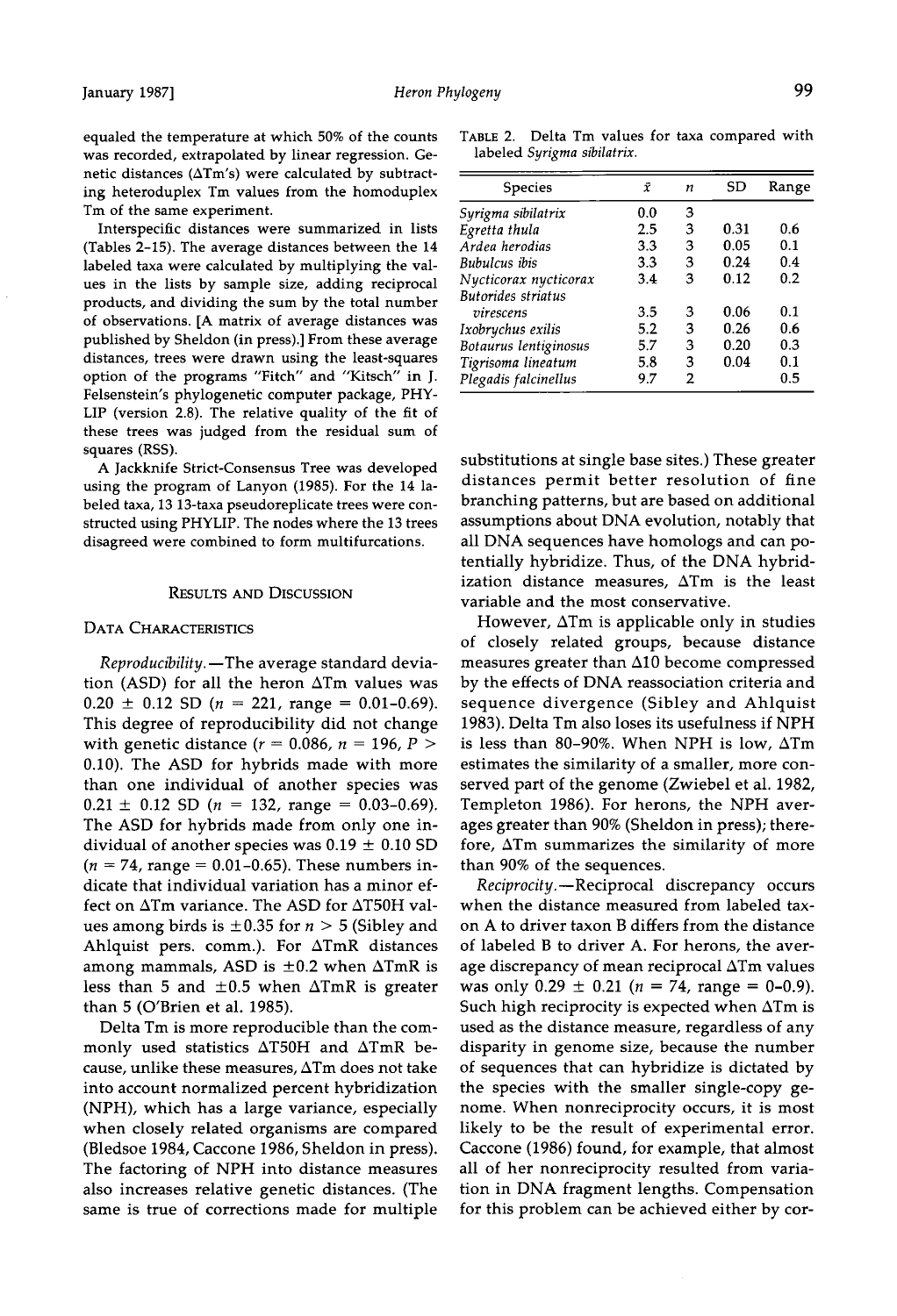**Species**  $\bar{x}$  n SD Range Ardea herodias (homo)<sup>a</sup> 0.0 13<br>*Ardea herodias* (het) 0.4 6 **Ardea herodias (bet) 0.4 6 0.38 1.0 Ardea cocoi 0.5 16 0.19 0.7 Ardea sumatrana 1.2 6 0.27 0.8 Ardea melanocephala 1.4 10 0.25 0.8 Ardea pacifica 1.4 6 0.21 0.5 Casmerodius albus egretta 1.4 17 0.33 1.3 Casmerodius a. modestus 1.8 5 0.22 0.5 Egretta intermedia 1.8 4 0.14 0.3 Bubulcus ibis 2.0 10 0.34 1.2 Nycticorax caledonicus 3.3 1 Butorides striatus virescens 3.5 12 0.13 0.5 Egretta vinaceigula 3.5 1 Egretta novaehollandiae 3.5 2 0.1 Nycticorax violaceus 3.6 9 0.22 0.7 Nycticorax nycticorax 3.6 15 0.13 0.5 Butorides s. striatus 3.8 2 0.0 Egretta caerulea 3.8 4 0.18 0.4 Egretta thula 3.9 10 0.13 0.4 Egretta tricolor 3.9 3 0.47 0.9 Syrigma sibilatrix 4.0 7 0.15 0.4 Cochlearius cochlearius 5.2 1 Ixobrychus minutus 5.7 8 0.19 0.5 Ixobrychus exilis 5.9 7 0.22 0.7 Ixobrychus cinnamomeus 6.0 2 0.2 Botaurus lentiginosus 6.1 12 0.22 0.8 Tigrisoma lineatum 6.2 10 0.16 0.4 Plegadis falcinellus 9.9 3 0.65 0.9** 

**TABLE 3. Delta Tm values for taxa compared with labeled Ardea herodias.** 

**Homo = homoduplex; bet = intrasubspecific heteroduplex.** 

**recting data for differences in experimental conditions or by making a series of replicate hybrids prepared from different samples of DNA to form a more representative distribution of distances. The latter was done in this study. Those species with the greatest average reciprocal disparity were, as expected, those for which the fewest replicates were prepared, viz. Syrigma sibilatrix and Egretta caerulea. The effects that the data of these reciprocally discrepant species have on tree-building are discussed in the Phylogeny section below.** 

Distinguishing closely related species.—Intra**subspecific distances were measured when DNAs from more than one individual of a labeled species were available. These distances provide an approximate baseline for determining whether intertaxon delta values are significant. For example, the distances between Ardea herodias, Bubulcus ibis, and Casmerodius albus** 

|                                    |  |  | TABLE 4. Delta Tm values for taxa compared with |  |
|------------------------------------|--|--|-------------------------------------------------|--|
| labeled Casmerodius albus egretta. |  |  |                                                 |  |

| Species                 | Ÿ   | n                       | SD   | Range |
|-------------------------|-----|-------------------------|------|-------|
| Casmerodius albus       |     |                         |      |       |
| <i>egretta</i> (homo)ª  | 0.0 | 5                       |      |       |
| Casmerodius a. egretta  |     |                         |      |       |
| (het)                   | 0.2 | 8                       | 0.17 | 0.5   |
| Egretta intermedia      | 0.7 | $\overline{\mathbf{4}}$ | 0.19 | 0.4   |
| Casmerodius a.          |     |                         |      |       |
| modestus                | 0.8 | 6                       | 0.23 | 0.5   |
| Ardea pacifica          | 0.9 | 6                       | 0.23 | 0.7   |
| Ardea melanocephala     | 1.1 | 4                       | 0.11 | 0.2   |
| Ardea sumatrana         | 1.3 | 6                       | 0.19 | 0.5   |
| <b>Bubulcus</b> ibis    | 1.3 | 5                       | 0.30 | 0.7   |
| Ardea cocoi             | 1.7 | 3                       | 0.26 | 0.5   |
| Ardea herodias          | 1.8 | 6                       | 0.69 | 1.6   |
| Egretta vinaceigula     | 3.1 | 1                       |      |       |
| Butorides s. virescens  | 3.2 | 5                       | 0.22 | 0.6   |
| Egretta tricolor        | 3.2 | 2                       |      | 0.7   |
| Egretta novaehollandiae | 3.3 | $\overline{2}$          |      | 0.7   |
| Nycticorax violaceus    | 3.3 | $\mathbf{1}$            |      |       |
| Nycticorax nycticorax   | 3.3 | $\overline{a}$          |      | 0.2   |
| Egretta caerulea        | 3.4 | 3                       | 0.33 | 0.6   |
| Egretta thula           | 3.5 | 4                       | 0.29 | 0.6   |
| Syrigma sibilatrix      | 3.7 | 2                       |      | 0.2   |
| Ixobrychus exilis       | 5.5 | $\mathbf{1}$            |      |       |
| Botaurus lentiginosus   | 5.8 | 1                       |      |       |
| Tigrisoma lineatum      | 5.8 | 1                       |      |       |
|                         |     |                         |      |       |

**Homo = homoduplex; bet = intrasubspecific heteroduplex.** 

**are small at ATm 1.5-1.8. Nevertheless, these distances are significantly greater than the distances of any of these species to themselves,**   $\Delta$ Tm 0.2-0.4 ( $P < 0.001$ ).

**Subjective judgment is required in weighing the importance of some intra- vs. interspecific DNA hybrid values. This is especially true for one-way comparisons, but also for a few reciprocal comparisons. For example, the distance from Egretta thula to E. caerulea, ATm 1.2, was significantly greater than from thula to itself,**   $\Delta$ Tm 0.6 ( $P < 0.001$ ); but caerulea to thula,  $\Delta$ Tm **1.6, was not significantly different from caerulea**  to itself,  $\Delta T$ m 1.1 ( $P = 0.134$ ). When such dis**agreement occurs, one can decide whether two taxa are genetically distinct if it can be shown that the data of one species are more trustworthy than those of the other. For thula and caerulea, the decision is easy. Egretta thula had better average reciprocity than caerulea (ATm 0.2 vs. 0.5), a larger sample size of intraspecific**  comparisons ( $n = 5$  vs. 2), and an average in**traspecific value closer to that of all herons**   $(0.38 \pm 0.34 \text{ SD}, n = 55)$ . It is safe to assume, **therefore, that thula and caerulea are genetically distinct by DNA hybridization standards.**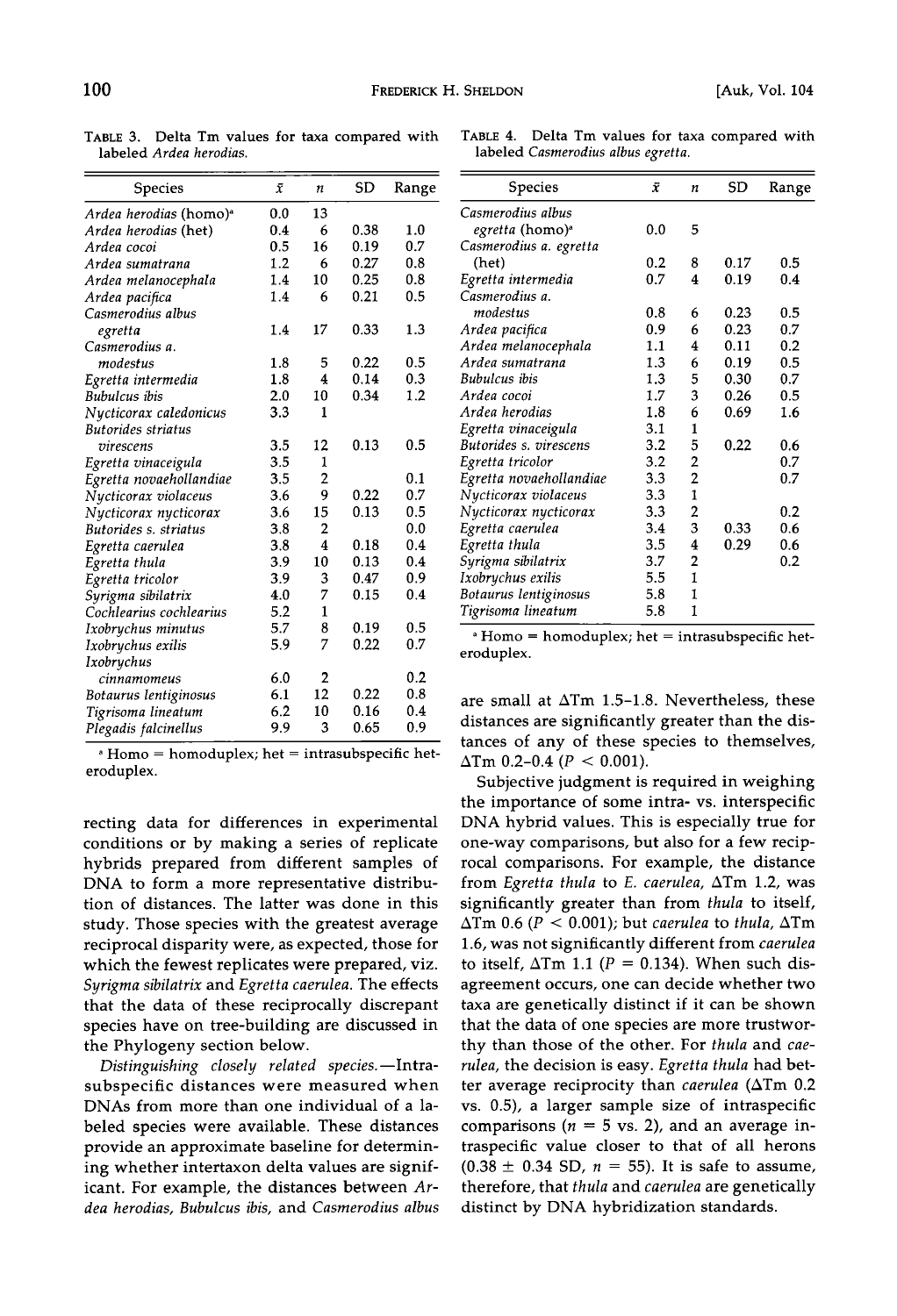| Species                           | $\bar{x}$ | $\boldsymbol{n}$   | SD   | Range | <b>Species</b>                                    | $\bar{x}$ | $\boldsymbol{n}$ | SD   | Rang |
|-----------------------------------|-----------|--------------------|------|-------|---------------------------------------------------|-----------|------------------|------|------|
| Bubulcus ibis (homo) <sup>a</sup> | 0.0       | 9                  |      |       | Egretta caerulea (homo) <sup>a</sup>              | 0.0       | 2                |      |      |
| Bubulcus ibis (het)               | 0.4       | $\overline{\bf 4}$ | 0.40 | 0.8   | Egretta caerulea (het)                            | 1.1       | 2                |      | 0.5  |
| Ardea herodias                    | 1.5       | 5                  | 0.08 | 0.3   | Egretta novaehollandiae                           | 1.1       | 4                | 0.13 | 0.3  |
| Ardea sumatrana                   | 1.5       | 4                  | 0.06 | 0.2   | Egretta garzetta                                  | 1.2       | 3                | 0.23 | 0.5  |
| Ardea cocoi                       | 1.6       | 4                  | 0.05 | 0.2   | Egretta vinaceigula                               | 1.2       | 3                | 0.34 | 0.7  |
| Ardea melanocephala               | 1.6       | 6                  | 0.22 | 0.6   | Egretta tricolor                                  | 1.3       | 3                | 0.26 | 0.5  |
| Ardea pacifica                    | 1.7       | 4                  | 0.10 | 0.2   | Egretta sacra                                     | 1.6       | 4                | 0.20 | 0.5  |
| Casmerodius albus                 |           |                    |      |       | Egretta thula                                     | 1.6       | 4                | 0.28 | 0.7  |
| egretta                           | 1.7       | 5                  | 0.12 | 0.4   | Ardea pacifica                                    | 2.6       | $\mathbf{1}$     |      |      |
| Egretta intermedia                | 1.7       | 3                  | 0.16 | 0.3   | Syrigma sibilatrix                                | 2.8       | 3                | 0.10 | 0.2  |
| <b>Butorides striatus</b>         |           |                    |      |       | Egretta intermedia                                | 3.1       | 1                |      |      |
| striatus                          | 3.2       | 1                  |      |       | Ardea herodias                                    | 3.2       | $\overline{2}$   |      | 0.4  |
| Butorides s. virescens            | 3.2       | 8                  | 0.19 | 0.5   | Casmerodius albus                                 |           |                  |      |      |
| Nycticorax nycticorax             | 3.2       | 5                  | 0.08 | 0.2   | modestus                                          | 3.3       | 1                |      |      |
| Nycticorax violaceus              | 3.3       | 5                  | 0.08 | 0.2   | Nycticorax violaceus                              | 3.7       | 2                |      | 0.2  |
| Egretta caerulea                  | 3.6       | $\overline{2}$     |      | 0.1   | Nycticorax nycticorax                             | 3.7       | 3                | 0.28 | 0.5  |
| Egretta tricolor                  | 3.6       | 2                  |      | 0.1   | Butorides striatus                                |           |                  |      |      |
| Syrigma sibilatrix                | 3.7       | 5                  | 0.17 | 0.3   | virescens                                         | 3.8       | 2                |      | 0.2  |
| Egretta thula                     | 3.8       | 6                  | 0.15 | 0.4   | Camerodius a. egretta                             | 4.2       | 1                |      |      |
| Egretta vinaceigula               | 3.8       | $\overline{2}$     |      | 0.1   | Bubulcus ibis                                     | 4.4       |                  |      |      |
| Egretta garzetta                  | 3.9       | $\mathbf{1}$       |      |       | Ixobrychus exilis                                 | 5.6       | 1                |      |      |
| Egretta novaehollandiae           | 3.9       | 2                  |      | 0.0   |                                                   |           |                  |      |      |
| Ixobrychus exilis                 | 5.7       | 9                  | 0.30 | 1.1   | $*$ Homo = homoduplex; het = intrasubspecific he  |           |                  |      |      |
| Botaurus lentiginosus             | 5.8       | 8                  | 0.22 | 0.8   | eroduplex.                                        |           |                  |      |      |
| Tigrisoma lineatum                | 5.9       | 6                  | 0.11 | 0.2   |                                                   |           |                  |      |      |
| Plegadis falcinellus              | 10.0      | 3                  | 0.16 | 0.3   | the "typical herons") Cochlearius cochlearius and |           |                  |      |      |

**TABLE 5. Delta Tm values for taxa compared with TABLE 6. Delta Tm values for taxa compared with** 

**Homo • homoduplex; het = intrasubspecific heteroduplex.** 

## **PHYLOGENY**

**When distances among the 14 labeled taxa were clustered by least squares using PHYLIP so that negative branches were not allowed and sister branches were not required to be equal in length (i.e. a molecular clock was not assumed), the best tree had a residual sum of squares (RSS) of 2.97 (Fig. 1). When negative branches were allowed, PHYLIP produced a slightly better tree (RSS = 2.95). The latter tree**  had two short negative branches, one of  $-0.09$ **at the node where A. herodias, Casmerodius, and Bubulcus emanated (forming the "Ardea clade"), and one of -0.05 where Nycticorax nycticorax, N. violaceus, Butorides striatus, and the Ardea clade derived.** 

Rates of evolution.-The differences in sister **branch lengths (Fig. 1) suggest that different rates of DNA evolution have occurred in different heron lineages. The long branch comprising Botaurus lentiginosus and Ixobrychus exilis indicates that the average rate of bittern singlecopy DNA evolution was about 25% faster than that of day and night herons (hereafter called** 

labeled Egretta caerulea.

| Species                                 | $\bar{x}$ | n              | SD   | Range | Species                              | $\bar{x}$ | $\boldsymbol{n}$ | <b>SD</b> | Range |
|-----------------------------------------|-----------|----------------|------|-------|--------------------------------------|-----------|------------------|-----------|-------|
| <i>ibulcus ibis</i> (homo) <sup>a</sup> | 0.0       | 9              |      |       | Egretta caerulea (homo) <sup>a</sup> | 0.0       | 2                |           |       |
| <i>ibulcus ibis</i> (het)               | 0.4       | 4              | 0.40 | 0.8   | Egretta caerulea (het)               | 1.1       | $\overline{2}$   |           | 0.5   |
| dea herodias                            | 1.5       | 5              | 0.08 | 0.3   | Egretta novaehollandiae              | 1.1       | 4                | 0.13      | 0.3   |
| dea sumatrana                           | 1.5       | 4              | 0.06 | 0.2   | Egretta garzetta                     | 1.2       | 3                | 0.23      | 0.5   |
| dea cocoi                               | 1.6       | 4              | 0.05 | 0.2   | Egretta vinaceigula                  | 1.2       | 3                | 0.34      | 0.7   |
| dea melanocephala                       | 1.6       | 6              | 0.22 | 0.6   | Egretta tricolor                     | 1.3       | 3                | 0.26      | 0.5   |
| dea pacifica                            | 1.7       | 4              | 0.10 | 0.2   | Egretta sacra                        | 1.6       | 4                | 0.20      | 0.5   |
| ısmerodius albus                        |           |                |      |       | Egretta thula                        | 1.6       | 4                | 0.28      | 0.7   |
| egretta                                 | 1.7       | 5              | 0.12 | 0.4   | Ardea pacifica                       | 2.6       | 1                |           |       |
| retta intermedia                        | 1.7       | 3              | 0.16 | 0.3   | Syrigma sibilatrix                   | 2.8       | 3                | 0.10      | 0.2   |
| torides striatus                        |           |                |      |       | Egretta intermedia                   | 3.1       | 1                |           |       |
| striatus                                | 3.2       | 1              |      |       | Ardea herodias                       | 3.2       | $\overline{2}$   |           | 0.4   |
| torides s. virescens                    | 3.2       | 8              | 0.19 | 0.5   | Casmerodius albus                    |           |                  |           |       |
| ycticorax nycticorax                    | 3.2       | 5              | 0.08 | 0.2   | modestus                             | 3.3       | 1                |           |       |
| ycticorax violaceus                     | 3.3       | 5              | 0.08 | 0.2   | Nycticorax violaceus                 | 3.7       | $\overline{2}$   |           | 0.2   |
| retta caerulea                          | 3.6       | 2              |      | 0.1   | Nycticorax nycticorax                | 3.7       | 3                | 0.28      | 0.5   |
| retta tricolor                          | 3.6       | $\overline{2}$ |      | 0.1   | Butorides striatus                   |           |                  |           |       |
| rigma sibilatrix                        | 3.7       | 5              | 0.17 | 0.3   | virescens                            | 3.8       | 2                |           | 0.2   |
| retta thula                             | 3.8       | 6              | 0.15 | 0.4   | Camerodius a. egretta                | 4.2       | 1                |           |       |
| retta vinaceigula                       | 3.8       | 2              |      | 0.1   | Bubulcus ibis                        | 4.4       | 1                |           |       |
| retta garzetta                          | 3.9       | 1              |      |       | Ixobrychus exilis                    | 5.6       | 1                |           |       |
| ratta nonaskollandias                   | າ ດ       |                |      | ሰ ሰ   |                                      |           |                  |           |       |

the "typical herons"). Cochlearius cochlearius and **Tigrisoma lineatum DNA appears to have evolved about 19% slower than that of the typical herons.** 

**The statistical significance of these rate differences was confirmed (Sheldon in press) by using the method suggested by Felsenstein (1984). RSS values of trees computed with and without the assumption of a molecular clock were compared by F-test. Trees built without the clock assumption always provided significantly better fits to the data, even when the ingroup was comprised solely of typical herons.** 

**It might be thought that differential rates would negate the effectiveness of DNA hybridization data in reconstructing phylogeny. Trees can be constructed from DNA hybridization data, however, regardless of differential rates, because in a pairwise DNA hybrid comparison only the sum of autapomorphic base pair changes is measured. Symplesiomorphy and synapomorphy are constants defined at the ancestor of the two taxa. If autapomorphic changes are greater in one lineage than in the other (i.e. the rate of evolution is faster in one lineage), the difference will be detected by outgroup comparisons with those two lineages (Sheldon 1986, in press).** 

Evaluating estimated phylogenies.-A second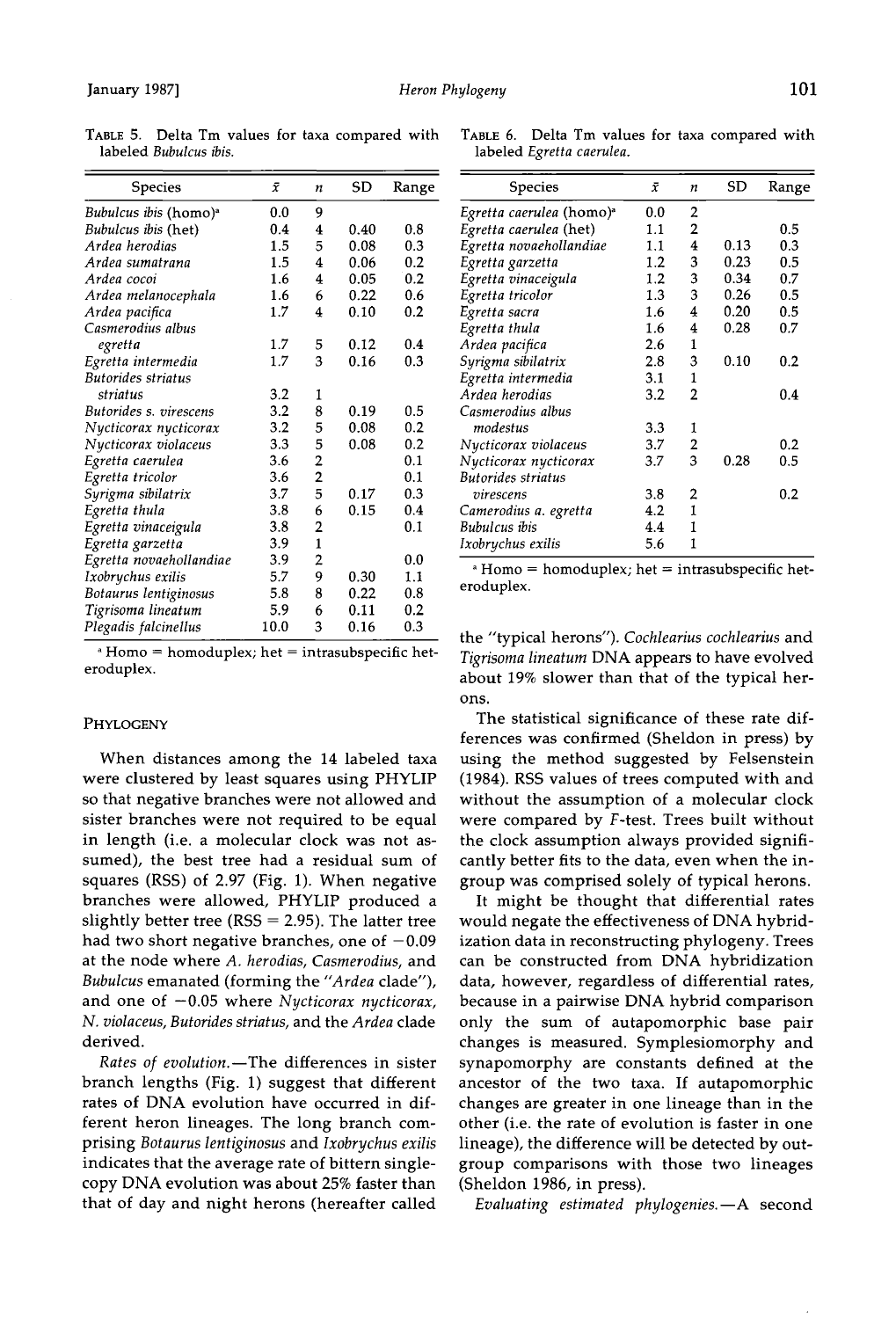**TABLE 7. Delta Tm values for taxa compared with TABLE 8. Delta Tm values for taxa compared with** 

| Species                           | ī    | $\boldsymbol{n}$ | <b>SD</b> | Range | Species                                                | $\bar{x}$ | $\boldsymbol{n}$        | SD   | Rang |
|-----------------------------------|------|------------------|-----------|-------|--------------------------------------------------------|-----------|-------------------------|------|------|
| Egretta thula (homo) <sup>a</sup> | 0.0  | 5                |           |       | Butorides striatus                                     |           |                         |      |      |
| Egretta garzetta                  | 0.5  | 6                | 0.08      | 0.2   | virescens (homo) <sup>a</sup>                          | 0.0       | 5                       |      |      |
| Egretta thula (het)               | 0.6  | 5                | 0.16      | 0.4   | Butorides s. virescens                                 |           |                         |      |      |
| Egretta vinaceigula               | 0.8  | 6                | 0.16      | 0.4   | (het)                                                  | 0.3       | 12                      | 0.12 | 0.5  |
| Egretta caerulea                  | 1.2  | 8                | 0.12      | 0.3   | Butorides s. javanicus                                 | 0.7       | 14                      | 0.12 | 0.4  |
| Egretta novaehollandiae           | 1.2  | 6                | 0.13      | 0.4   | Butorides s. striatus                                  | 0.9       | 6                       | 0.07 | 0.3  |
| Egretta tricolor                  | 1.2  | 6                | 0.12      | 0.3   | Ardea herodias                                         | 3.4       | 5                       | 0.10 | 0.3  |
| Syrigma sibilatrix                | 3.1  | 5                | 0.21      | 0.6   | Ardea melanocephala                                    | 3.4       | 1                       |      |      |
| Ardea cocoi                       | 3.6  | 5                | 0.12      | 0.3   | Casmerodius albus                                      |           |                         |      |      |
| Ardea melanocephala               | 3.6  | 5                | 0.09      | 0.3   | egretta                                                | 3.4       | 5                       | 0.17 | 0.5  |
| Egretta intermedia                | 3.6  | 6                | 0.21      | 0.5   | <b>Bubulcus</b> ibis                                   | 3.5       | 5                       | 0.06 | 0.2  |
| Ardea herodias                    | 3.7  | 6                | 0.05      | 0.1   | Egretta intermedia                                     | 3.5       | $\overline{\mathbf{4}}$ | 0.19 | 0.4  |
| Ardeola grayii                    | 3.7  | 4                | 0.17      | 0.4   | Nycticorax violaceus                                   | 3.7       | 5                       | 0.10 | 0.3  |
| Casmerodius albus                 |      |                  |           |       | Nycticorax nycticorax                                  | 3.8       | 4                       | 0.20 | 0.4  |
| egretta                           | 3.7  | 8                | 0.19      | 0.5   | Egretta caerulea                                       | 4.0       | $\overline{2}$          |      | 0.3  |
| Nycticorax nycticorax             | 3.7  | 5                | 0.10      | 0.2   | Egretta tricolor                                       | 4.0       | 1                       |      |      |
| Nycticorax violaceus              | 3.8  | 5                | 0.28      | 0.7   | Egretta thula                                          | 4.1       | 5                       | 0.11 | 0.3  |
| Butorides striatus                |      |                  |           |       | Egretta novaehollandiae                                | 4.1       | 4                       | 0.10 | 0.2  |
| virescens                         | 3.9  | 6                | 0.21      | 0.6   | Syrigma sibilatrix                                     | 4.2       | 5                       | 0.10 | 0.2  |
| Bubulcus ibis                     | 4.0  | 5                | 0.49      | 1.0   | Botaurus lentiginosus                                  | 6.0       | 6                       | 0.10 | 0.3  |
| Butorides s. striatus             | 4.2  | 3                | 0.15      | 0.3   | Ixobrychus exilis                                      | 6.0       | 5                       | 0.12 | 0.2  |
| Ixobrychus                        |      |                  |           |       | Tigrisoma lineatum                                     | 6.1       | 5                       | 0.24 | 0.7  |
| cinnamomeus                       | 5.4  | 1                |           |       |                                                        |           |                         |      |      |
| Cochlearius                       |      |                  |           |       | $\alpha$ Homo = homoduplex; het = intrasubspecific het |           |                         |      |      |
| cochlearius                       | 5.7  | 8                | 0.23      | 0.7   | eroduplex.                                             |           |                         |      |      |
| Botaurus lentiginosus             | 5.9  | 7                | 0.36      | 1.1   |                                                        |           |                         |      |      |
| Ixobrychus exilis                 | 6.0  | 6                | 0.10      | 0.2   |                                                        |           |                         |      |      |
| Tigrisoma lineatum                | 6.1  | 8                | 0.12      | 0.3   | Regardless of the consensus-tree finding, th           |           |                         |      |      |
| Plegadis falcinellus              | 10.5 | 1                |           |       | reliability of these two remaining shor                |           |                         |      |      |

**Homo = homoduplex; het = intrasubspecific heteroduplex.** 

**feature of the 14-taxa trees computed by PHY-LIP is that all of the negative branches and several of the positive branches separating typical**  heron nodes are short (i.e. less than  $\pm 0.1$ ). The **question arises, therefore, whether these branches are significant or whether multifurcations explain parts of the phylogeny equally well.** 

**The Jackknife Strict-Consensus Tree, built to pinpoint areas of weakness in the DNA-hybridization tree, revealed that some of the 13 taxa (pseudoreplicate) trees contradict one another at the point where N. nycticorax, N. violaceus, Butorides, and the Ardea clade come together. Hence, a single multifurcating node best represents the origin of these four branches. The consensus tree did not indicate a problem with the short branch that separates the egret clade from the rest of the typical herons nor with the short branch that separates Bubulcus from A. herodias and Casmerodius within the Ardea clade.** 

labeled Butorides striatus virescens.

| Species                | $\bar{x}$ | $\boldsymbol{n}$ | <b>SD</b> | Range | Species                       | $\bar{x}$ | $\boldsymbol{n}$ | SD   | Range |
|------------------------|-----------|------------------|-----------|-------|-------------------------------|-----------|------------------|------|-------|
| retta thula (homo)ª    | 0.0       | 5                |           |       | Butorides striatus            |           |                  |      |       |
| retta garzetta         | 0.5       | 6                | 0.08      | 0.2   | virescens (homo) <sup>a</sup> | 0.0       | 5                |      |       |
| rretta thula (het)     | 0.6       | 5                | 0.16      | 0.4   | Butorides s. virescens        |           |                  |      |       |
| retta vinaceigula      | 0.8       | 6                | 0.16      | 0.4   | (het)                         | 0.3       | 12               | 0.12 | 0.5   |
| rretta caerulea        | 1.2       | 8                | 0.12      | 0.3   | Butorides s. javanicus        | 0.7       | 14               | 0.12 | 0.4   |
| rretta novaehollandiae | 1.2       | 6                | 0.13      | 0.4   | Butorides s. striatus         | 0.9       | 6                | 0.07 | 0.3   |
| retta tricolor         | 1.2       | 6                | 0.12      | 0.3   | Ardea herodias                | 3.4       | 5                | 0.10 | 0.3   |
| rigma sibilatrix       | 3.1       | 5                | 0.21      | 0.6   | Ardea melanocephala           | 3.4       | 1                |      |       |
| rdea cocoi             | 3.6       | 5                | 0.12      | 0.3   | Casmerodius albus             |           |                  |      |       |
| rdea melanocephala     | 3.6       | 5                | 0.09      | 0.3   | egretta                       | 3.4       | 5                | 0.17 | 0.5   |
| retta intermedia       | 3.6       | 6                | 0.21      | 0.5   | Bubulcus ibis                 | 3.5       | 5                | 0.06 | 0.2   |
| rdea herodias          | 3.7       | 6                | 0.05      | 0.1   | Egretta intermedia            | 3.5       | 4                | 0.19 | 0.4   |
| rdeola grayii          | 3.7       | 4                | 0.17      | 0.4   | Nycticorax violaceus          | 3.7       | 5                | 0.10 | 0.3   |
| ısmerodius albus       |           |                  |           |       | Nycticorax nycticorax         | 3.8       | 4                | 0.20 | 0.4   |
| egretta                | 3.7       | 8                | 0.19      | 0.5   | Egretta caerulea              | 4.0       | $\overline{2}$   |      | 0.3   |
| ycticorax nycticorax   | 3.7       | 5                | 0.10      | 0.2   | Egretta tricolor              | 4.0       |                  |      |       |
| ycticorax violaceus    | 3.8       | 5                | 0.28      | 0.7   | Egretta thula                 | 4.1       | 5                | 0.11 | 0.3   |
| itorides striatus      |           |                  |           |       | Egretta novaehollandiae       | 4.1       | 4                | 0.10 | 0.2   |
| virescens              | 3.9       | 6                | 0.21      | 0.6   | Syrigma sibilatrix            | 4.2       | 5                | 0.10 | 0.2   |
| ıbulcus ibis           | 4.0       | 5                | 0.49      | 1.0   | Botaurus lentiginosus         | 6.0       | 6                | 0.10 | 0.3   |
| itorides s. striatus   | 4.2       | 3                | 0.15      | 0.3   | Ixobrychus exilis             | 6.0       | 5                | 0.12 | 0.2   |
| obrychus               |           |                  |           |       | Tigrisoma lineatum            | 6.1       | 5                | 0.24 | 0.7   |
|                        |           |                  |           |       |                               |           |                  |      |       |

Regardless of the consensus-tree finding, the reliability of these two remaining short **branches is in question. The branch separating Bubulcus from Casmerodius and A. herodias is only 0.07 in length, which is less than one average delta-value standard deviation. These three taxa, therefore, should probably be depicted as derived from a trifucation. The branch distinguishing the egret clade depends, in part, on the data of E. caerulea and Syrigma, which, as mentioned, are less extensive than those of other labeled taxa. When E. caerulea and Syrigma distances are omitted from the clustering process and negative branches are allowed, the short branch that distinguishes the egret clade disappears. Thus, the most conservative estimate of heron phylogeny, and the one accepted in this study, not only has a trifurcation in the Ardea clade, but a quintifurcation at the node joining the typical herons (see Fig. 2).** 

Placement of unlabeled taxa.-To illustrate the **relationships among all herons compared in this study, unlabeled taxa have been added to the fundamental tree described above to produce a summarizing tree (Fig. 2). The location where most unlabeled taxa belong is obvious, because**  unlabeled species lie less than  $\Delta Tm$  2.0 from **other members of their assigned clade or more**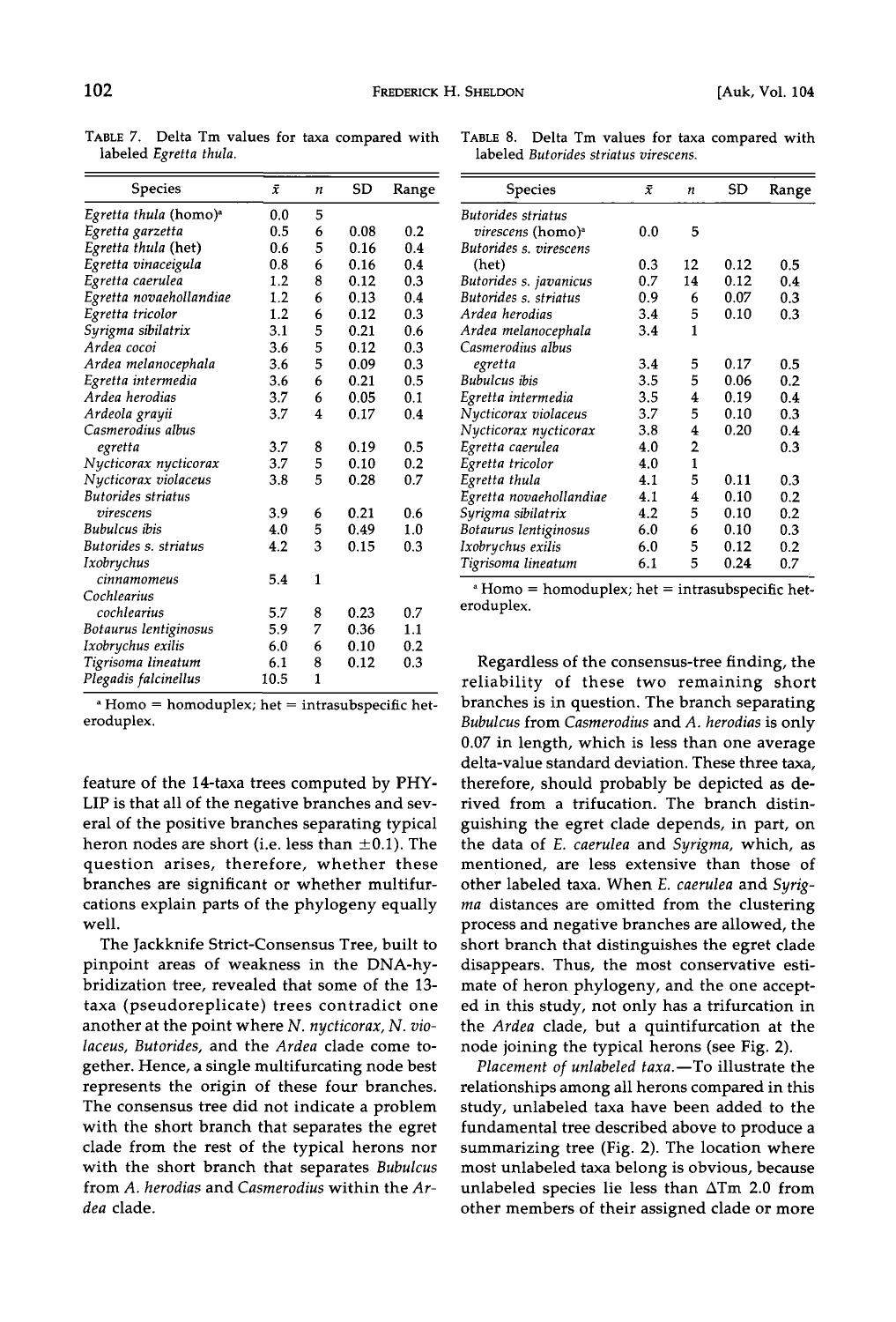| Species                | ī   | $\boldsymbol{n}$ | SD   | Range |
|------------------------|-----|------------------|------|-------|
| Nycticorax violaceus   |     |                  |      |       |
| (homo) <sup>a</sup>    | 0.0 | 4                |      |       |
| Nycticorax violaceus   |     |                  |      |       |
| (het)                  | 0.5 | 3                | 0.19 | 0.4   |
| Nycticorax caledonicus | 3.1 | 5                | 0.15 | 0.4   |
| Nycticorax nycticorax  | 3.1 | 3                | 0.12 | 0.2   |
| Ardea herodias         | 3.2 | 5                | 0.10 | 0.3   |
| Casmerodius albus      |     |                  |      |       |
| egretta                | 3.2 | 3                | 0.04 | 0.1   |
| Bubulcus ibis          | 3.5 | 5                | 0.27 | 0.3   |
| Butorides striatus     |     |                  |      |       |
| virescens              | 3.5 | 6                | 0.13 | 0.4   |
| Butorides s. striatus  | 3.6 | 2                |      | 0.4   |
| Egretta thula          | 3.9 | 5                | 0.10 | 0.2   |
| Egretta caerulea       | 3.9 | 2                |      | 0.1   |
| Syrigma sibilatrix     | 4.0 | 5                | 0.17 | 0.4   |
| Ixobrychus minutus     | 5.3 | 2                |      | 0.1   |
| Botaurus lentiginosus  | 5.7 | 5                | 0.14 | 0.4   |
| Ixobrychus             |     |                  |      |       |
| cinnamomeus            | 5.8 | 1                |      |       |
| Ixobrychus exilis      | 5.8 | 5                | 0.12 | 0.3   |
| Tigrisoma lineatum     | 5.9 | 5                | 0.18 | 0.4   |
|                        |     |                  |      |       |

**TABLE 9. Delta Tm values for taxa compared with labeled Nycticorax violaceus.** 

**Homo = homoduplex; het = intrasubspecific heteroduplex.** 

**than 3.0 from members of other clades, or both. To be misplaced, they would have had to undergo large rate changes, and such rate differences would have been discovered through out-group comparisons.** 

**Three species whose distances are summarized in Tables 2-15 were excluded from Fig.**  2. Botaurus stellaris (Table 14) appears to be far**ther from B. lentiginosus than from I. exilis. The DNA of stellaris was short stranded and in such small quantities that only a few comparisons were possible, and none was made with labeled exilis. Thus, little weight can be given to the marked distance between stellaris and lentiginosus, even though this finding agrees with the view of Parkes (1955) that the two taxa are more distinct than generally recognized. Ardeola grayii DNA was compared only with that of E. thula and N. nycticorax. These comparisons show that grayii is a typical heron, but are too few to pinpoint the position of grayii in the tree. Ardea pacifica was found to be a member of the Ardea clade, but because of abnormally low NPH values (all <87%), it was omitted from the tree for the reasons discussed in the section on reproducibility. The cause of the low NPH values is unknown. It is likely to have been protein or glycogen contamination.** 

| <b>Species</b>          | ī    | n              | SD   | Range |
|-------------------------|------|----------------|------|-------|
| Nycticorax nycticorax   |      |                |      |       |
| (homo)ª                 | 0.0  | 8              |      |       |
| Nycticorax nycticorax   |      |                |      |       |
| (het)                   | 0.6  | 5              | 0.10 | 0.3   |
| Nycticorax caledonicus  | 1.1  | 6              | 0.15 | 0.4   |
| Ardea melanocephala     | 3.2  | 1              |      |       |
| Ardea cocoi             | 3.3  | $\overline{2}$ |      | 0.1   |
| Casmerodius albus       |      |                |      |       |
| egretta                 | 3.3  | 7              | 0.30 | 0.9   |
| Ardea herodias          | 3.4  | 8              | 0.21 | 0.6   |
| Nycticorax violaceus    | 3.4  | 12             | 0.21 | 0.7   |
| Bubulcus ibis           | 3.5  | 6              | 0.25 | 0.6   |
| Butorides striatus      |      |                |      |       |
| virescens               | 3.6  | 10             | 0.37 | 1.0   |
| Egretta intermedia      | 3.6  | 1              |      |       |
| Butorides s. striatus   | 3.7  | 2              |      | 0.2   |
| Syrigma sibilatrix      | 3.8  | 12             | 0.24 | 0.7   |
| Egretta vinaceigula     | 3.9  | 1              |      |       |
| Egretta thula           | 4.0  | 11             | 0.26 | 0.9   |
| Egretta tricolor        | 4.0  | 3              | 0.06 | 0.1   |
| Egretta caerulea        | 4.1  | 5              | 0.40 | 1.0   |
| Ixobrychus minutus      | 5.3  | 3              | 0.28 | 0.6   |
| Ixobrychus exilis       | 5.6  | 4              | 0.09 | 0.2   |
| Botaurus lentiginosus   | 5.7  | 7              | 0.20 | 0.6   |
| Cochlearius cochlearius | 5.8  | 6              | 0.26 | 0.7   |
| Tigrisoma lineatum      | 6.0  | 7              | 0.28 | 0.9   |
| Plegadis falcinellus    | 10.1 | $\overline{2}$ |      | 0.4   |

**TABLE I0. Delta Tm values for taxa compared with labeled Nycticorax nycticorax.** 

**Homo = homoduplex; het = intrasubspecific heteroduplex.** 

Summary of the phylogeny.-In the discussion **that follows, suggested taxonomic category changes are based on the distance criteria of Sibley and Ahlquist (1985).** 

**Although the tree depicted in Fig. 2 has multifurcations and, thus, is not entirely resolved, it nevertheless contains a great deal of information. Insight into the relationships of problematical taxa is provided, and perhaps as importantly, relative distances between branching events are apparent. In fact, the most powerful feature of DNA hybridization may be its ability to detect periods of rapid lineage origination, i.e. radiations that lack an obvious adaptive or biogeographic component (Bledsoe 1984, Sibley and Ahlquist 1985). These periods are signaled in DNA data by clusters of genetic distances, which are translated into multifurcations or a quick succession of nodes. If simply the branching pattern were provided, the time required for the development of adaptive changes would be unknown, and little could be said about causal forces, especially in a group as constrained morphologically as the herons.**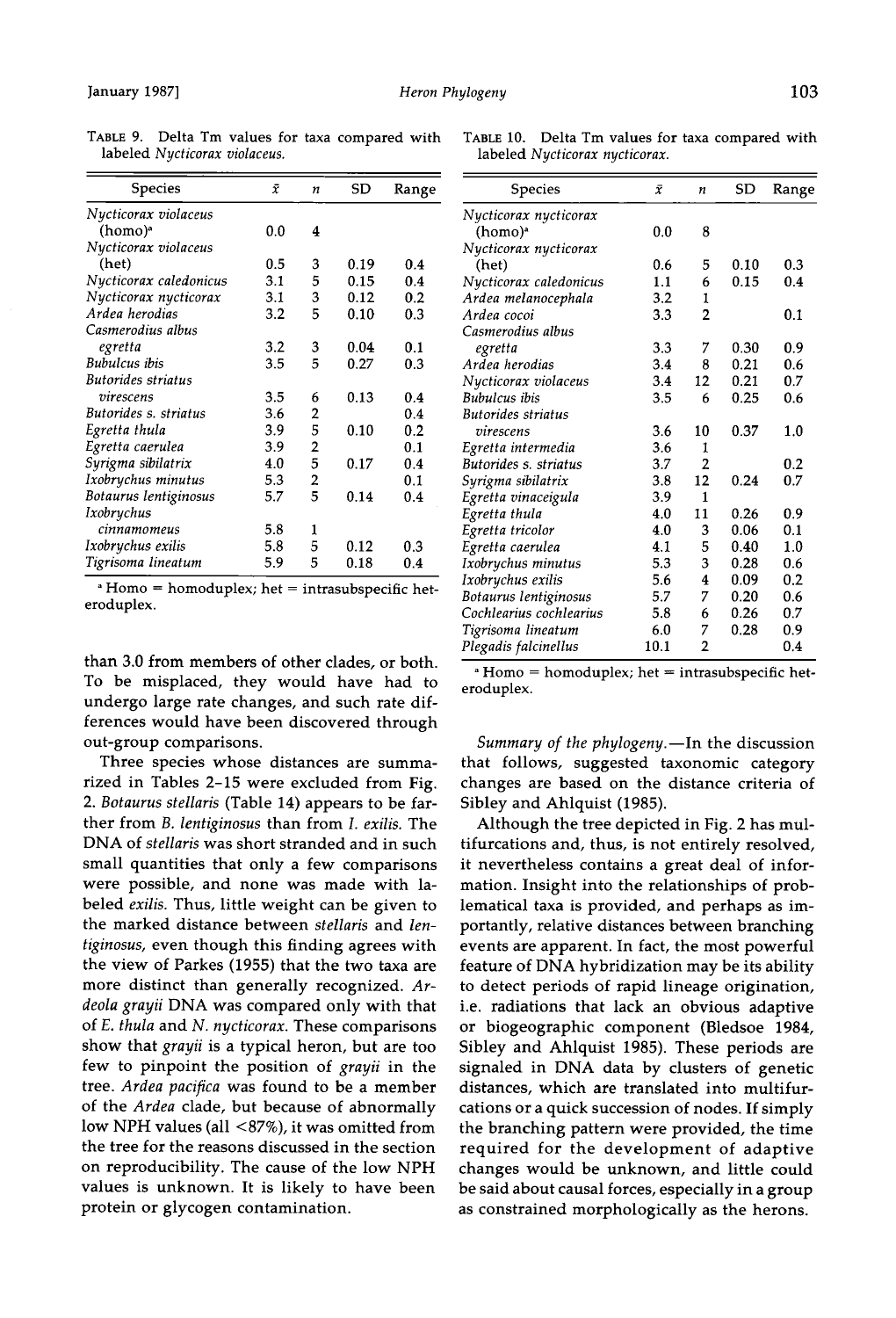| <b>Species</b>          | $\bar{x}$ | n | SD   | Range   |
|-------------------------|-----------|---|------|---------|
| Cochlearius cochlearius |           |   |      |         |
| (homo) <sup>a</sup>     | 0.0       | 4 |      |         |
| Cochlearius cochlearius |           |   |      |         |
| (het)                   | 0.4       | 4 | 0.67 | $1.5\,$ |
| Tigrisoma lineatum      | 5.1       | 6 | 0.25 | 0.6     |
| Casmerodius albus       |           |   |      |         |
| egretta                 | 5.3       | 1 |      |         |
| Nycticorax violaceus    | 5.5       | 6 | 0.42 | 0.9     |
| Nycticorax nycticorax   | 5.5       | 7 | 0.40 | 0.9     |
| <b>Bubulcus</b> ibis    | 5.6       | 5 | 0.25 | 0.7     |
| Ardea herodias          | 5.8       | 6 | 0.44 | 1.1     |
| Butorides striatus      |           |   |      |         |
| virescens               | 5.8       | 5 | 0.24 | 0.6     |
| Syrigma sibilatrix      | 5.8       | 6 | 0.27 | 0.7     |
| Egretta thula           | 6.3       | 7 | 0.47 | 1.3     |
| Egretta caerulea        | 6.4       | 1 |      |         |
| Botaurus lentiginosus   | 6.9       | 6 | 0.46 | 1.3     |
| Ixobrychus              |           |   |      |         |
| cinnamomeus             | 6.9       | 1 |      |         |
| Ixobrychus exilis       | 7.0       | 5 | 0.54 | 1.3     |
| Plegadis falcinellus    | 9.1       | 1 |      |         |

TABLE 11. Delta Tm values for taxa compared with **labeled Cochlearius cochlearius.** 

**Homo = homoduplex; het = intrasubspecific heteroduplex.** 

**Cochlearius and T. lineatum, although distant enough to be placed in separate tribes, are closer to one another than to any other herons examined. They form a subfamily that is the sister group of the rest of the herons and bitterns. The relationship of Cochlearius and T. lineatum is indicated not only by their genetic similarity (ATm 4.9), but also by the similarity of their rates of evolution. Other researchers have noted similarities between these two taxa (e.g. Verheyen 1959, Vanden Berge 1970, Dickerman 1971). Payne and Risley (1976) found by a cladistic compatibility test of character states that one of two equally likely relationships**  placed Tigrisoma and Tigriornis in the same clade **with Cochlearius. Regardless of these similarities, most recent investigators have placed Cochlearius with the night herons, either as a member of the same tribe, Nycticoracini (e.g. Bock 1956, Hancock and Elliott 1978), or as the sole member of an adjacent tribe, the Cochleariini (e.g. Verheyen 1959, Cracraft 1967, Dickerman 1971, Mock 1976, Payne 1979). If the DNA distances are correct, the similarity of**  Cochlearius to night herons is simply the result **of adaptation to night feeding.** 

**The DNA hybridization data do not resolve the issue of how recently the Boat-bill's bill originated. If Cochlearius were a night heron** 

|                             |  |  | TABLE 12. Delta Tm values for taxa compared with |  |
|-----------------------------|--|--|--------------------------------------------------|--|
| labeled Tigrisoma lineatum. |  |  |                                                  |  |

| Species                 | $\bar{x}$ | n  | SD   | Range |
|-------------------------|-----------|----|------|-------|
|                         |           |    |      |       |
| Tigrisoma lineatum      |           |    |      |       |
| (homo) <sup>a</sup>     | 0.0       | 7  |      |       |
| Tigrisoma lineatum      |           |    |      |       |
| (het)                   | 0.2       | 5  | 0.03 | 0.1   |
| Cochlearius cochlearius | 4.8       | 12 | 0.29 | 0.9   |
| Ardea herodias          | 5.6       | 8  | 0.28 | 0.9   |
| Bubulcus ibis           | 5.6       | 7  | 0.20 | 0.6   |
| Casmerodius albus       |           |    |      |       |
| egretta                 | 5.7       | 7  | 0.17 | 0.5   |
| Nycticorax nycticorax   | 5.7       | 8  | 0.12 | 0.3   |
| Butorides striatus      |           |    |      |       |
| virescens               | 5.8       | 7  | 0.18 | 0.5   |
| Egretta intermedia      | 5.8       | 1  |      |       |
| Egretta caerulea        | 5.8       | 5  | 0.16 | 0.4   |
| Nycticorax violaceus    | 5.8       | 7  | 0.12 | 0.3   |
| Egretta novaehollandiae | 5.9       | 1  |      |       |
| Egretta thula           | 6.1       | 6  | 0.11 | 0.3   |
| Nycticorax caledonicus  | 6.1       | 1  |      |       |
| Syrigma sibilatrix      | 6.1       | 8  | 0.13 | 0.3   |
| Egretta tricolor        | 6.2       | 1  |      |       |
| Ardeola grayii          | 6.4       | 4  | 0.28 | 0.6   |
| Ixobrychus minutus      | 6.4       | 6  | 0.18 | 0.5   |
| Botaurus lentiginosus   | 6.6       | 13 | 0.20 | 0.7   |
| Ixobrychus exilis       | 6.7       | 10 | 0.22 | 0.6   |
| Plegadis falcinellus    | 9.3       | 2  |      | 0.3   |

**Homo = homoduplex; het = intrasubspecific heteroduplex.** 

**with a strange bill, then that bill, having a presumed special function, would have evolved rapidly. But the bill appears to serve a general function, stabbing (Biderman and Dickerman 1978), as well as scooping (Willard 1979). Thus, in light of the genealogical distance between Boat-bills and night herons, the bill may or may not have differentiated with unusual rapidity.** 

**Bitterns are the sister group of the day and night herons at the level of tribe. This arrangement has never been proposed, the bitterns usually being considered the sister group of all herons, including tiger herons. Within the bitterns, the relative distances between Ixobrychus species is perhaps the most unexpected finding of this study. The higher rate of bittern evolution has been demonstrated (Sheldon in press) and could explain, in part, why I. cinnamomeus and I. minutus are so different from I. exilis. But, the greater similarity of exilis to B. lentiginosus than to its congeners (particularly minutus) is not easily explained by adaptation. Comparisons using radio-labeled, multiple preparations of minutus DNA are needed before its position in the tree of Fig. 2 can be accepted with confidence.**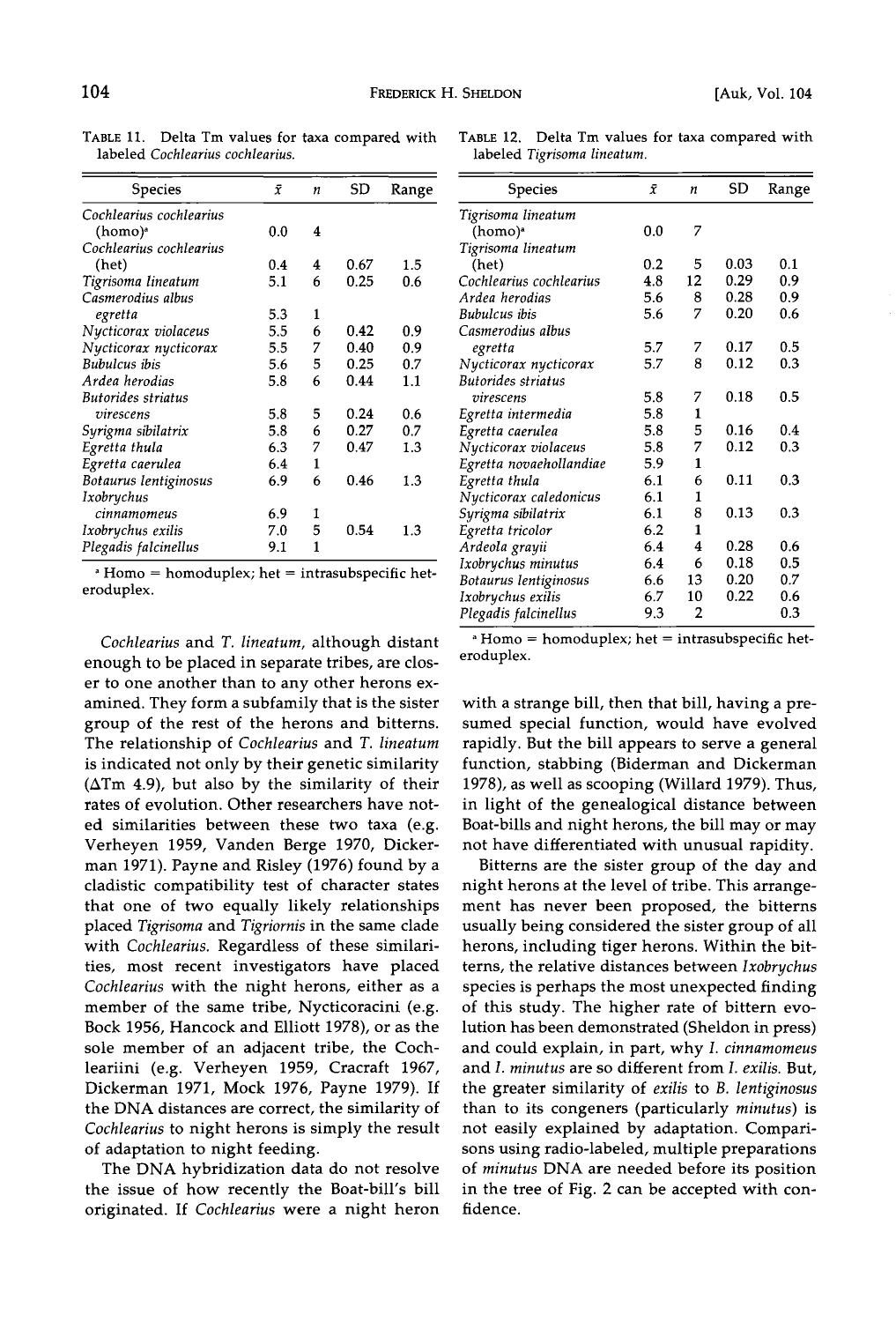| <b>Species</b>        | ī   | n | SD   | Range   |
|-----------------------|-----|---|------|---------|
| Ixobrychus exilis     | 0.0 | 6 |      |         |
| Botaurus lentiginosus | 2.6 | 7 | 0.46 | 1.2     |
| Ixobrychus minutus    | 3.3 | 7 | 0.09 | 0.3     |
| Ixobrychus            |     |   |      |         |
| cinnamomeus           | 3.9 | 5 | 0.07 | 0.1     |
| Casmerodius albus     |     |   |      |         |
| egretta               | 5.5 | 5 | 0.14 | 0.3     |
| Ardea melanocephala   | 5.5 | 1 |      |         |
| Ardea herodias        | 5.6 | 5 | 0.06 | 0.2     |
| Butorides striatus    |     |   |      |         |
| virescens             | 5.6 | 5 | 0.08 | 0.2     |
| Bubulcus ibis         | 5.6 | 5 | 0.17 | 0.4     |
| Nycticorax nycticorax | 5.6 | 6 | 0.14 | 0.4     |
| Nycticorax violaceus  | 5.7 | 5 | 0.09 | 0.2     |
| Egretta thula         | 6.0 | 5 | 0.20 | $0.5\,$ |
| Syrigma sibilatrix    | 6.1 | 5 | 0.16 | 0.4     |
| Tigrisoma lineatum    | 6.9 | 6 | 0.15 | 0.5     |

**TABLE 13. Delta Tm values for taxa compared with labeled Ixobrychus exilis.** 

**The day and night herons comprise a tribe, the typical herons, and no genealogical distinction appears to exist between these two adaptive forms (grades).** 

**TABLE 14. Delta Tm values for taxa compared with labeled Botaurus lentiginosus.** 

| Species                   | ī    | n              | SD   | Range |
|---------------------------|------|----------------|------|-------|
| Botaurus lentiginosus     |      |                |      |       |
| (homo) <sup>a</sup>       | 0.0  | 7              |      |       |
| Botaurus lentiginosus     |      |                |      |       |
| (het)                     | 0.5  | 5              | 0.23 | 0.5   |
| Ixobrychus exilis         | 2.4  | 8              | 0.14 | 0.4   |
| Botaurus stellaris        | 2.9  | 3              | 0.18 | 0.3   |
| Ixobrychus minutus        | 3.5  | 7              | 0.17 | 0.4   |
| Casmerodius albus         |      |                |      |       |
| egretta                   | 5.5  | 3              | 0.48 | 0.9   |
| Nycticorax violaceus      | 5.6  | 10             | 0.24 | 0.5   |
| Nycticorax nycticorax     | 5.6  | 10             | 0.21 | 0.6   |
| Ardea cocoi               | 5.7  | 1              |      |       |
| Ardea herodias            | 5.7  | 9              | 0.28 | 0.9   |
| Bubulcus ibis             | 5.7  | 10             | 0.31 | 1.1   |
| Ardeola grayıı            | 5.8  | $\overline{2}$ |      | 0.2   |
| <b>Butorides striatus</b> |      |                |      |       |
| virescens                 | 5.9  | 8              | 0.18 | 0.4   |
| Ardea melanocephala       | 6.0  | $\mathbf{1}$   |      |       |
| Egretta thula             | 6.0  | 10             | 0.25 | 0.9   |
| Egretta caerulea          | 6.1  | 8              | 0.31 | 1.0   |
| Syrigma sibilatrix        | 6.2  | 9              | 0.12 | 0.4   |
| Egretta tricolor          | 6.3  | 1              |      |       |
| Cochlearius cochlearius   | 6.8  | 9              | 0.45 | 1.2   |
| Tigrisoma lineatum        | 6.9  | 12             | 0.20 | 0.5   |
| Plegadis falcinellus      | 10.9 | 6              | 0.19 | 0.5   |

**Homo = homoduplex; het = intrasubspecific heteroduplex.** 

**TABLE 15. Delta Tm values for taxa compared with labeled Plegadis falcinellus.** 

| Species                 | ī    | n  | SD   | Range |
|-------------------------|------|----|------|-------|
| Plegadis falcinellus    | 0.0  | 3  |      |       |
| Tigrisoma lineatum      | 9.5  | 9  | 0.21 | 0.7   |
| Cochlearius cochlearius | 9.7  | 13 | 0.21 | 0.6   |
| Ardea herodias          | 10.0 | 5  | 0.20 | 0.6   |
| Egretta caerulea        | 10.0 | 4  | 0.05 | 01    |
| Bubulcus ibis           | 10.1 | 4  | 0.15 | 0.4   |
| Butorides striatus      |      |    |      |       |
| virescens               | 10.1 | 2  |      | 0.3   |
| Casmerodius albus       |      |    |      |       |
| egretta                 | 10.1 | 4  | 0.23 | 0.5   |
| Nycticorax nycticorax   | 10.2 | 5  | 0.11 | 0.3   |
| Egretta thula           | 10.4 | 7  | 0.27 | 08    |
| Nycticorax violaceus    | 10.4 | 1  |      |       |
| Syrigma sibilatrix      | 10.4 | 3  | 0.12 | 0.2   |
| Botaurus lentiginosus   | 10.8 | 7  | 0.37 | 1.0   |
| Ixobrychus exilis       | 10.9 | 6  | 0.23 | 0.6   |

**The night herons, N. nycticorax and N. violaceus, though outwardly similar, are as divergent genetically from one another as either is from most other day herons. Several morphologists have recognized the significant difference between nycticorax and violaceus (e.g. Payne and Risley 1976), but none has appreciated how close these taxa are to day herons, even though the affinity of day and night herons is evidenced by the fact that some taxa (e.g. Pilhero**dius pileatus and Syrigma) have been placed al**ternately in one and then the other of these two groups (Bock 1956, Humphrey and Parkes 1963, Payne and Risley 1976) and by the fact that day and night herons share displays (Mock 1976, Payne and Risley 1976). Nyctanassa should be resurrected for violaceus, and night herons should not be segregated in a category of their own.** 

**Adaptation to night living may have been a factor in the heron radiation that occurred at**  ca.  $\Delta T$ m 3.5. Other taxonomically controversial **"night herons," such as Pilherodius and the Old World Gorsachius, whose DNAs were not obtainable, probably also derived during this radiation, which would have occurred in the Early to Middle Miocene, judging from the heron fossil record (e.g. Becker 1985) and Sibley and Ahlquist's (1983) absolute dating calibration**   $(\Delta T \ 1.0 \approx 4.5 \text{ million years}).$ 

**Butorides is not especially close to any dayor night-heron taxa and should be kept as a separate genus. Its genetic relationship to pond herons, Ardeola, remains to be solved.**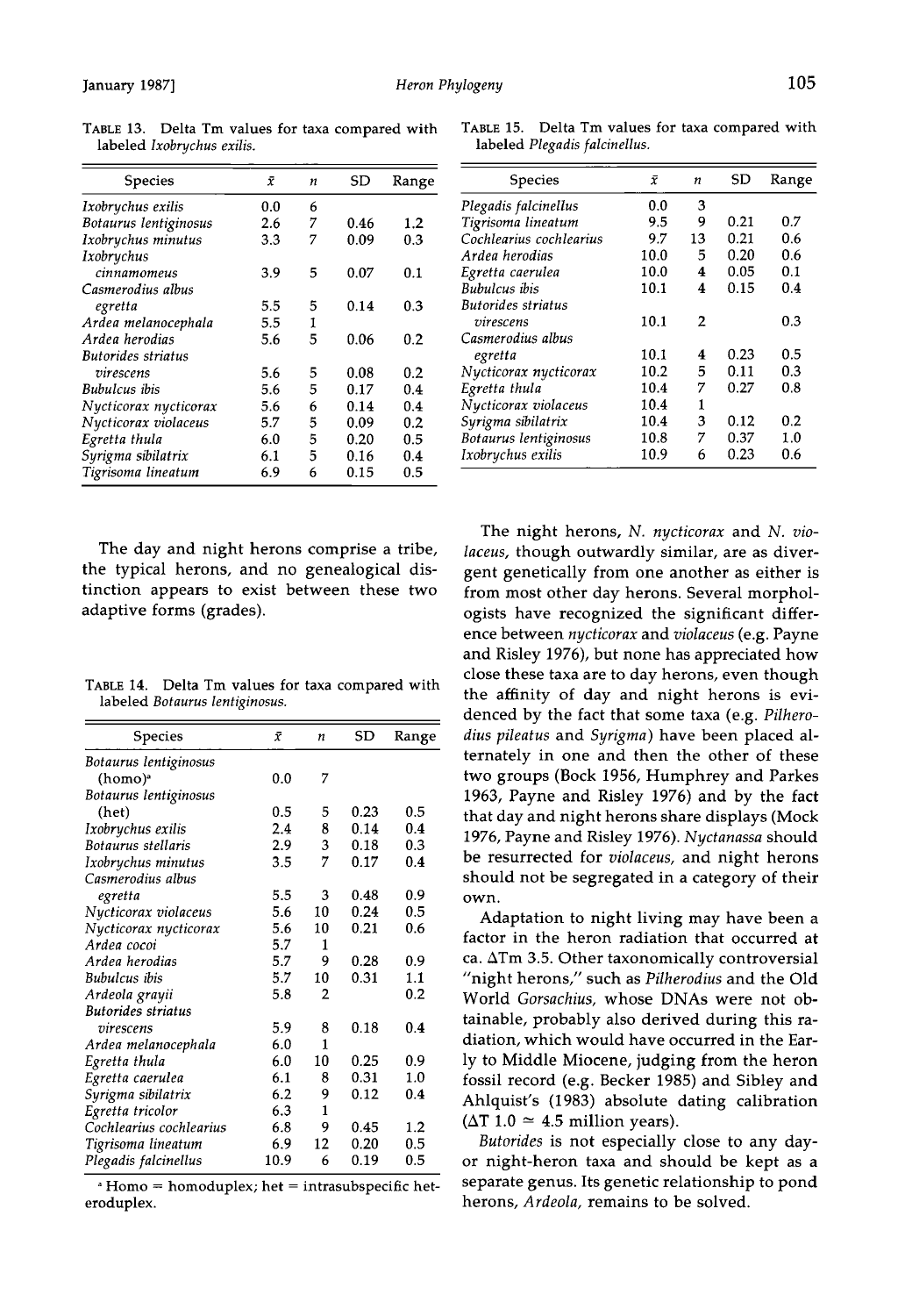

**Fig. 1. The best tree found by PHYLIP when the computing options were set so that (1) the data were fit by least squares, (2) negative branches were not allowed, and (3) equality in sister-branch lengths was not assumed. Residual sum of squares equals 2.97.** 

**The egret clade comprises Syrigma and most of Payhe's (1979) Egretta species, including novaehollandiae, which was placed in Ardea by Bock (1956) and Curry-Lindahl (1971). Syrigma, a monotypic genus, has been difficult to place morphologically because of its adaptation to upland feeding (e.g. Humphrey and Parkes 1963, Kushlan et aL 1982).** 

**Egretta and Ardea are not necessarily sister taxa. In the past, they have been associated because they share many similar characters and because the large egrets, Casmerodius and E. intermedia, appear (figuratively) to bridge the gap between them (e.g. Parkes 1955, Mayr and Short 1970, Payne and Risley 1976). The phenetic data of Payne and Risley (1976) also indicate a significant difference between Egretta and Ardea.** 

**Bubulcus, Casmerodius, and E. intermedia are as close to A. herodias as any typical Ardea species and should be included in Ardea. Bubulcus, like Syrigma, has been a taxonomic problem because of its adaptation to field hunting. Casmerodius** 

**Fig. 2. A tree summarizing the relationships of all currently recognized heron species whose DNAs were compared in this study. This tree is based on the modified Jackknife Strict-Consensus Tree described in the Evaluating estimated phylogenies section. Branch lengths were computed by least squares from** 



**the ATm distances between labeled species (marked O) under the assumption of constant rates of evolution. Unlabeled taxa have been added by hand according to their distances from labeled taxa.**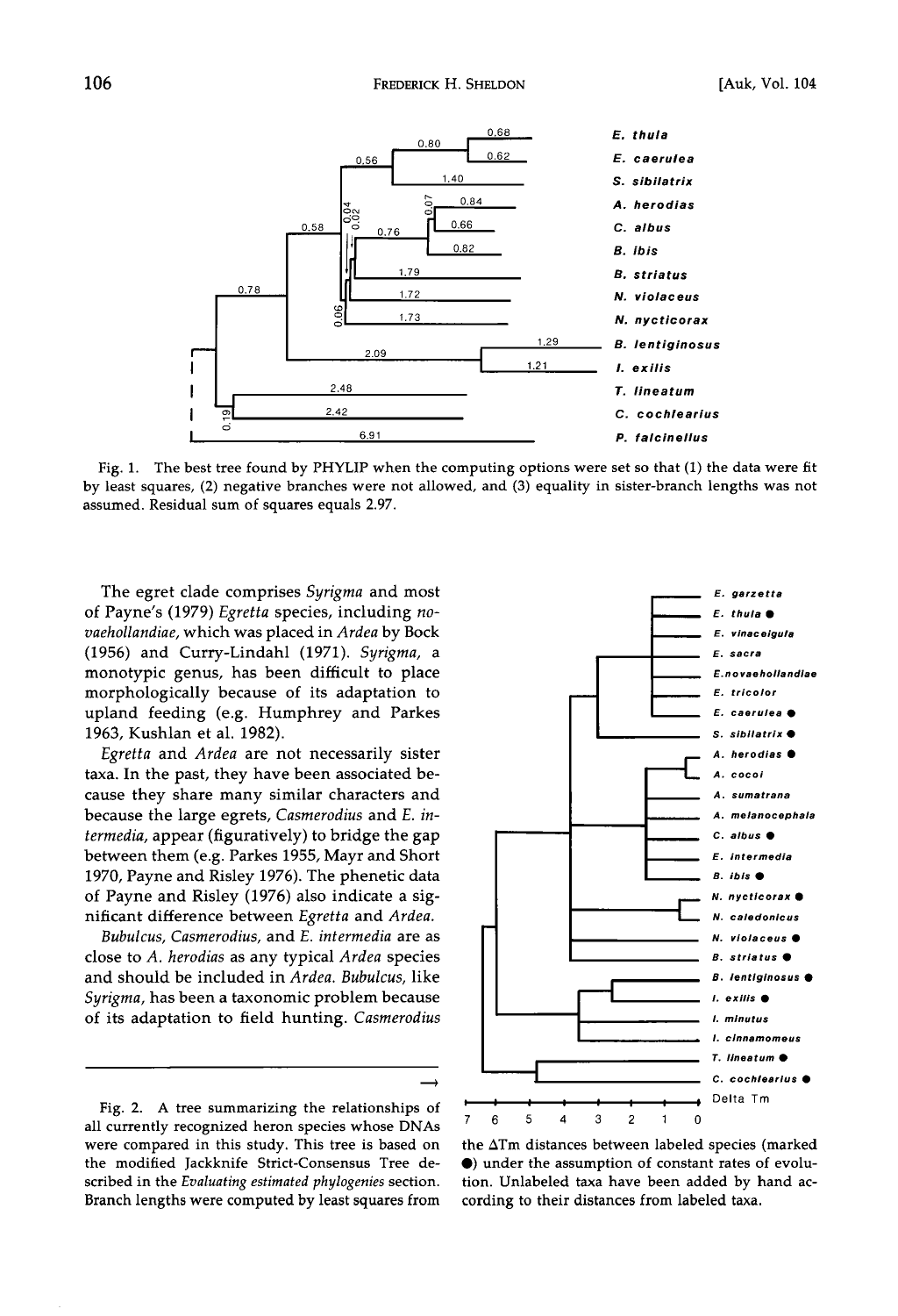**and E. intermedia appear simply to be Ardea species that have retained or reacquired the presumably primitive character of white plumage, which commonly occurs in colonial, diurnal herons as well as in ibises, storks, pelicans, and other related groups. The southeast Asian subspecies of Casmerodius albus, modestus, is as distinct from the North American subspecies, egretta, as is E. intermedia. This genetic distance is consistent with Hancock's (1984) suggestion, based on the presence of an aerial stretch display in modestus, that these two races may be different species.** 

Linear arrangement of taxa.-Payne and Risley **(1976) began their classification of the Ardeidae with day and night herons and ended it with tiger herons and bitterns. This arrangement was chosen because the day and night herons share plesiomorphic characters with the ardeids' presumed closest allies, the Ciconiiformes. These symplesiomorphic characters are primarily osteological, but also include white plumage and colonialism. On the basis of similarity in powder-down patch structure, Olson (1979) found that the nearest allies of the herons are the gruiform families, Mesoenatidae, Eurypygidae, and Rhynochetidae. In his view, solitary nesting and cryptic coloring would be symplesiomorphic characteristics, and therefore the linear arrangement should begin with bitterns and tiger herons, which exhibit these primitive characters.** 

**DNA hybrid comparisons between herons and members of other families provide evidence that supports Payne and Risley's (1976) linear arrangement (Sheldon 1986, Sibley and Ahlquist pets. comm.). The sister group of the herons appears to comprise other ciconiiform birds, and perhaps some Pelecaniformes as well. Distances between herons and Plegadis falcinellus, for example, average ATm 10.2 (Tables 2- 15). Those between herons and Eurypyga helias (the only "primitive" gruiform for which DNA was available) average ATm 13.2.** 

#### **ACKNOWLEDGMENTS**

**I thank Charles Sibley and Jon Ahlquist, who provided the inspiration and wherewithal for this research. R. Payne and two anonymous reviewers commented on the manuscript. Others to whom I am particularly indebted for ideas and help are: A. Bledsoe, E. Brownell, F. Catzeflis, J. Kennard, J. Kirsch, E. Nowicki, F. Sibley, P. Schochet, A. Schulman, E.**  **Stickney, and L. Wallace. The following persons provided material for DNA extraction: H. Abdulali, J. Colebrook-Robjent, J. Eckert, C. Francis, M. Marin, T. Osborne, R. Schodde, J. Spendelow, R. Stuebing, G. Stiles, E. and N. Wheelwright, and G. Wilson. The**  Malaysian Prime Minister's and the Sabah Chief **Minister's departments kindly permitted the collection of Bornean specimens. Financial support was provided by the Yale University Graduate School, Yale Peabody Museum, the Western Foundation of Vertebrate Zoology, and NSF grants DEB 77-02594, DEB 79-26746, and BSR 83-15155 to C. G. Sibley.** 

## **LITERATURE CITED**

- **BECKER, A.D. 1985. Fossil herons (Aves: Ardeidae) of the Late Miocene and Early Pliocene of Florida. J. Vert. Paleontol. 5: 24-31.**
- **BENVENISTE, R.E. 1985. The contributions of retroviruses to the study of mammalian evolution. Pp. 359-417 in Molecular evolutionary genetics (R. J. MacIntyre, Ed.). New York, Plenum Press.**
- **BIDERMAN, J.O., & R. W. DICKERMAN. 1978. Feeding behavior and food habits of the Boat-billed Heron (Cochlearius cochlearius). Biotropica 10: 33-37.**
- **BLEDSOE, A. H. 1984. The phylogeny and evolution of the New World nine-primaried oscines, as indicated by DNA-DNA hybridization. Ph.D. dissertation, New Haven, Connecticut, Yale Univ.**
- **BOCK, W. J. 1956. A generic review of the family Ardeidae (Aves). Amer. Mus. Novitates No. 1779.**
- CACCONE, A. 1986. Molecular studies of evolution**ary divergence within and among North American cave crickets. Ph.D. dissertation, New Ha**ven, Connecticut, Yale Univ.
- **CRACRAFT, J. 1967. On the systematic position of the Boat-billed Heron. Auk 84: 529-533.**
- **CURRY-LINDAHL, K. 1971. Systematic relationships in herons (Ardeidae), based on comparative studies of behavior and ecology. Ostrich Suppl. 9: 53-70.**
- **DICKERMAN, R.W. 1971. Systematic position of the Boat-billed Heron. Ardea 59: 11-16.**
- **FELSENSTEIN, J. 1984. Distance methods for inferring phylogenies: a justification. Evolution 38: 16-24.**
- **FITCH, W. M. 1986. Commentary. Mol. Biol. Evol. 3: 296-298.**
- **HANCOCK, J.1984. Aerial stretch display of the eastern race of the Great White Egret Egretta alba. Ibis 126: 92-94.**
- -, & H. ELLIOTT. 1978. The herons of the world. **New York, Harper and Row.**
- **HUMPHREY, P.S., K. C. PARKES. 1963. Plumages and systematics of the Whistling Heron (Syrigma sibilatrix). Proc. 13th Intern. Ornithol. Congr.: 84- 90.**
- **KOLLAR, E. J., & C. FISHER. 1980. Tooth induction in chick epithelium: expression of quiescent genes for enamel synthesis. Science 207: 993-995.**